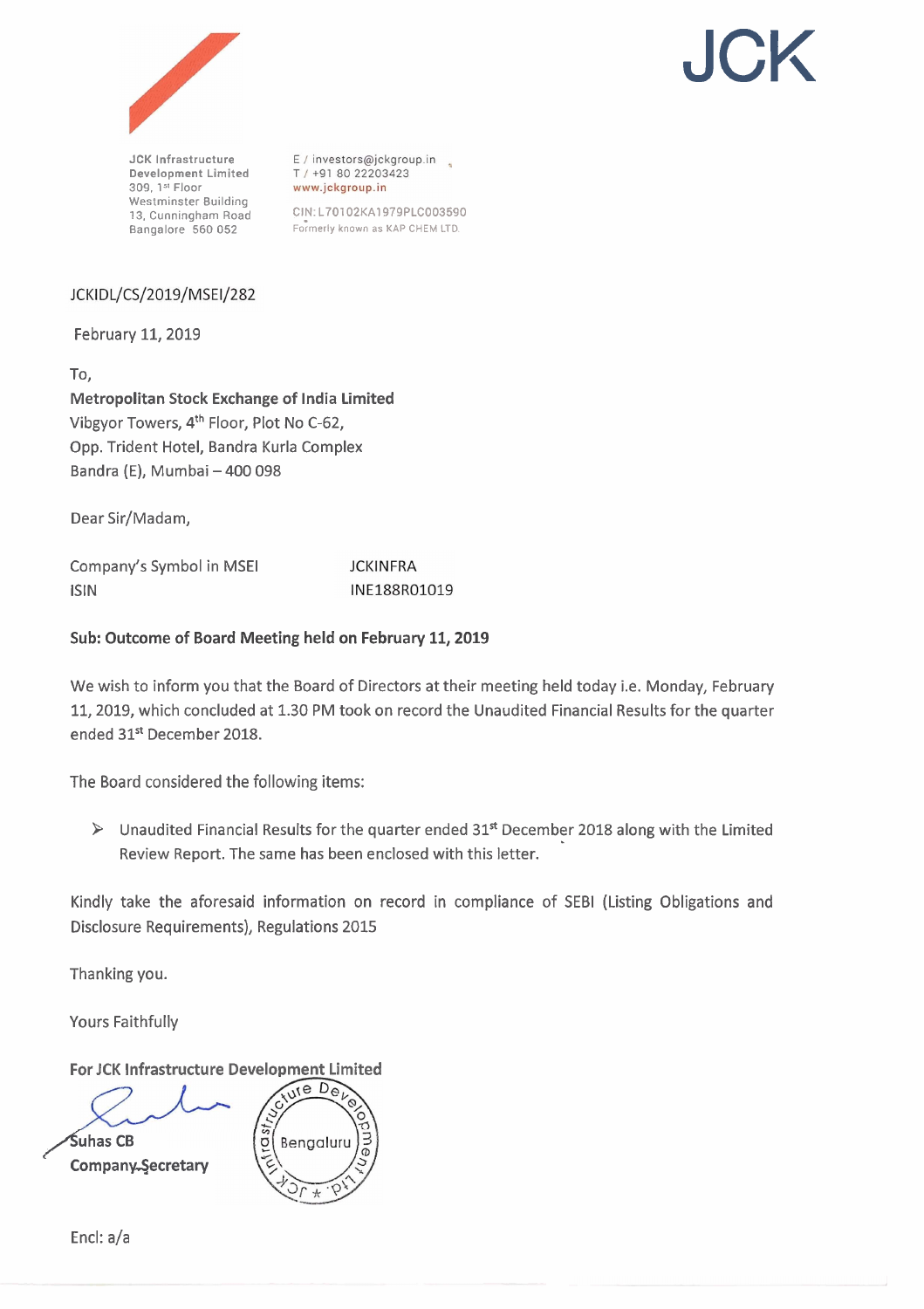#### JCK INFRASTRUCTURE DEVELOPMENT LIMITED (Formerly known as KAP CHEM LIMITED)

**CIN:L70102KA1979PLCO03590** 

Regd Office 309-10, FIRST FLOOR, WEST MINSTER BUILDING, 13 CUNNINGHAM ROAD, BENGALURU - 560 052 STATEMENT OF UN-AUDITED FINANCIAL RESULTS FOR THE QUARTER AND NINE MONTHS ENDED ON 31ST DECEMBER 2018

(Amount in Lakhs) For Beating Correspon<br>
Ended 3 Mont<br>
Ended Endec<br>
1.09.2018 31.12.20<br>
maudited Unaudit<br>
801.80 2<br>
801.81 2<br>
111.91 Year to date Preceeding Corresponding Year to date 3 Months Previous 3 Months 3 Months figures period figures period PARTICULARS SI.No Ended Year Ended Ended Ended ended ended 31.12. 31'12.2018 31.03.2018 30.09.2018 31.12.2017 31.12.2018 2017 Unaudited Unaudited Unaudited **Unaudited** Unaudited Audited Revenue from Operations 1 322.65 801.80 231.37 1435.33 410.99 508.53  $\overline{2}$ Other Income 1.21 0.01 2.19 3.86 6.94 24.79 Total Income  $(1)+(2)$ 3 323.86 177.56 1439.19 117.93 633,32 4 Expenses (a) **Coct of Land and Dovelopmont Chorges** 03113 111891 71.02 632.55 110.00 135.75 Purchases of Stock In Trade (b) Changes in inventories of Finished Goods  $(c)$ 40.97 35.29 33.30 92.87 127.29 (d) Employee Benefits Expenses 111.39 5.78 18.36 17.44 Depreciation & Amortisation Exp 6.4<sup>c</sup> 6.12 23.09 (e) Othor Exponcoc 17.39 (f) Fraction of the May Andres and The May American control to the Control of the Control of the Control of the Control of the Control of the Control of the Control of the Control of the Control of the Control of the Control (g) Finance Cost Total Expenses Profit from Ordinary Activities after Finance Cost **5**  but before Exceptional ltems 6 Exceptional items Profit From Ordinary Activities before Tax 7 Tax Expenses 8 (a) Current Tax (b) Deferred Tax -0.12 0.12 -0.71 0.56 -2.00 -3.42 14.11 113.38 12.82 15.20 Total Tax Expenses 31.23 61.84 Net Profit (+)/Loss (-) from Ordinary Actlvites after 9 Tax 70.25 434.66 64.93 121.03 245.09 70.19 10 Other Comprehensive Income (OCI) a) ltems that will not be reclassified to Profit ot Loss (Net of Tax) b) ltems that will be reclassified to Profit ot Loss (Net of Tax) Total Comprehensive lncome (OCI) 11 Details of Equity Share capital 12 416.67 416.67 416.67 416.67 416.67 416.67 Paid Up Equity Share Capital ₹10 Face value 710 **t** <sup>10</sup> 410 710 ₹10 Reserves (Excluding Revaluation Reserves as per Balance Sheet ) as shown in the Audited Balance Sheet of the previous year 131.74 EP5 from Continuing Operations - Basic 2.90 5.88 0.57 10.43 4.94 5.35 - Diluted 10.43 2.90 5.88 0.57 4.94 5.35

Notes

1 The Above Standalone Financial results for the Quarter and Nine Months ended 31st December 2018 have been reviewed by the Audit Committee and approved by the board in their meeting held on 11th Feburary 2019. The figures for the quarter and nine months ended 31st December 2018 was subject to 'Limited Review' by Statutory Auditors of the Company who have expressed an unqualified review opinion. The information presented above is prepared above in accordance with the Indian Accounting Standards (Ind AS) as prescribed under section 133 of the companies Act, 2013 read with Rule 3 of the Companies (Indian Accounting Standards) Rules, 2015 and Companies (Indian Accounting Standards) Amendement Rules 2016.

2 The Figures for the corresponding previous period have been regrouped/ reclassified wherever necessary, to make them comparable.

3 Position of Investor Complaints for the quarter ended 31.12.2018

| <b>Particulars</b>          | <b>No of</b><br><b>Complaints</b> |
|-----------------------------|-----------------------------------|
| Pending as on 01.10.2018    |                                   |
| Received during the Quarter |                                   |
| Resolved during the Quarter | C                                 |
| Pending as on 31.12.18      | о                                 |



Managing Director DIN: 05183136 I

Place: Bangalore